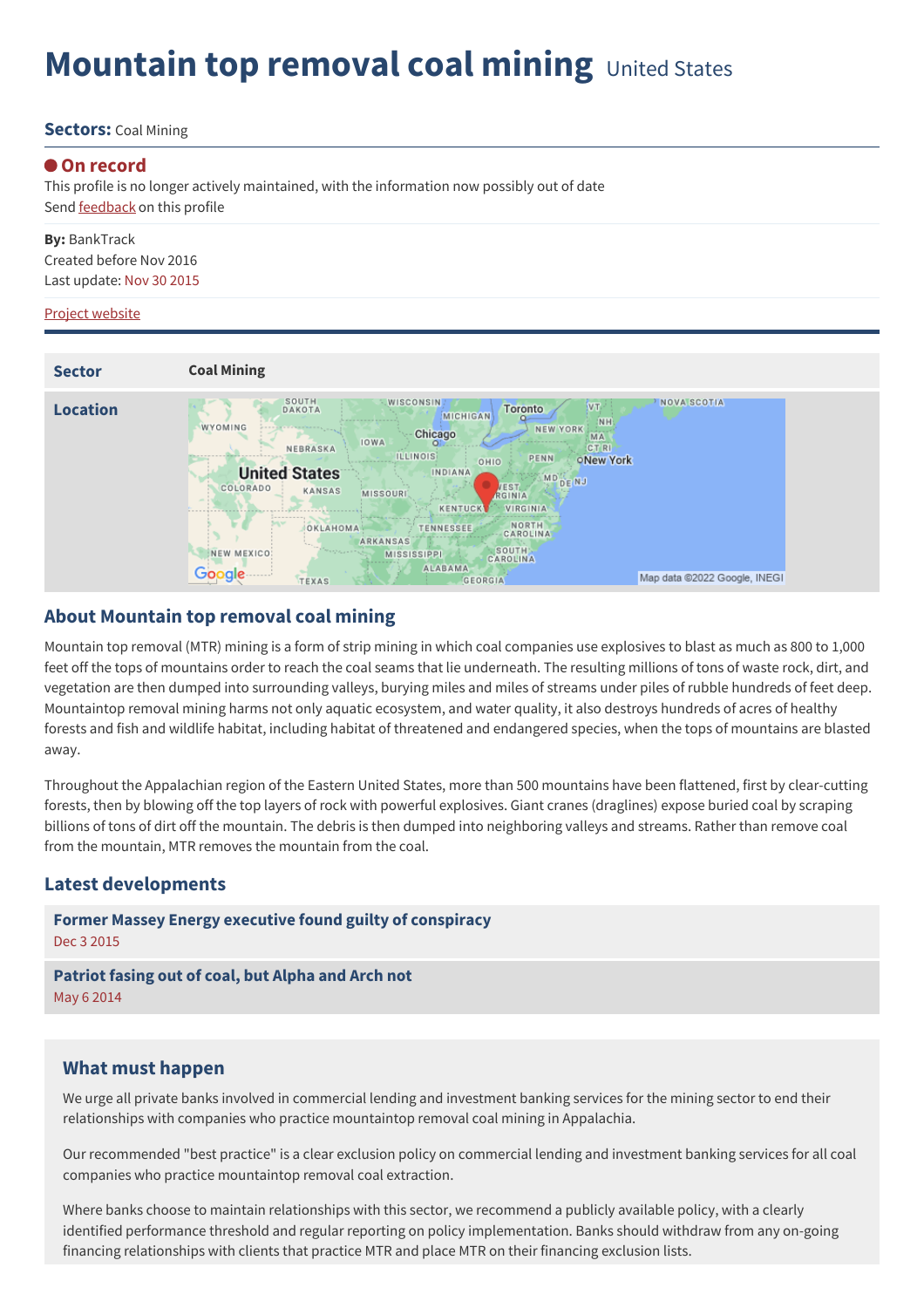# **Impacts**

## **Social and human rights impacts**

Coal companies use MTR mining methods because it allows for almost complete recovery of coal seams while significantly reducing the number of workers required compared to conventional methods. The coal-bearing counties of Appalachia are some of the poorest in the nation, despite the fact that some of the greatest wealth is being extracted from them. For marginalized coalfield resident communities, MTR has meant the loss of thousands of jobs and growing health risks. Poverty has increased in MTR regions, even as corporate profits soar.

Once coal is extracted, it is then washed and treated, resulting in waste water called coal sludge, a mix of water, coal dust, clay and toxic chemicals such as arsenic, mercury, lead, copper, selenium and chromium. Billions of gallons of this toxic soup is then stored in vast, unlined impoundments or injected for storage in abandoned underground-mines. Impoundments are often held in place by mining debris or earthen dams, making them unstable. Sludge dams have been known to fail. In October 2000, residents of Martin County, Kentucky suffered 306 million gallons of slurry entering their water supply. The disastrous spill was over 30 times the size of the Exxon Valdez spill.

After blasting has occurred, waste from mining operations is systematically dumped into nearby valleys, burying streams. This waste then releases toxic metals, killing life in streams and polluting ground water. Health problems such as cancer, liver and kidney disease and skin rashes have been found in correlation with people who drink water from wells contaminated by coal mining. The problem was exacerbated in 2002 when the Bush Administration changed rules in the Clean Water Act to allow waste material to be considered "fill," effectively legalizing the dumping of toxic mining waste directly into Appalachian waterways.

## **Environmental and climate impacts**

MTR is a mining practice where explosives are used to remove the tops of mountains and expose the thin seams of coal that lie beneath. Once blasted, the earth from the mountaintop is then typically dumped in the neighboring valleys. As a result, MTR mining poses significant threats to water quality in Appalachia, and undermines the objectives and requirements of the Clean Water Act. According to a 2005 environmental impact statement, nearly 2,000 miles of Appalachian streams have been buried or contaminated.

## **Other impacts**

The expansion of mountaintop removal mining is fuelled by the fact that the United States is in the midst of a coal rush. Currently, more than 150 new coal-fired power plants are in various stages of development around the country. The government is relaxing laws in order to allow even more coal mining that destroys communities and ecosystems. These new power plants will emit 600 million tons of carbon dioxide annually, which is tantamount to doubling the number of cars on roads! Coal is the single biggest obstacle to curbing global warming as well as destructive coal mining practices.

## **Governance**

## **Other applicable regulations**

#### **Bank of America** (Policy adopted December 2008)

Extraction from [policy](http://environment.bankofamerica.com/articles/Energy/COAL_POLICY.pdf): "Bank of America is particularly concerned about surface mining conducted through mountain top removal in locations such as central Appalachia. We therefore will phase out financing of companies whose predominant method of extracting coal is through mountain top removal."

#### **Citi** (Policy adopted August 2009)

Extraction from [policy](http://citizenship.citigroup.com/citi/citizen/finance/environment/mrcm.htm): "Citi has implemented a robust MTR Environmental Due Diligence Process that has been fully incorporated into our credit risk policies and procedures. The Diligence Process is triggered when engaging any client that uses MTR as an extraction method, and includes an MTR Risk Assessment Questionnaire that Citi will discuss with relevant clients as a part of our transactional due diligence. Under certain circumstances, Citi may require an Independent Review.

Prior to new transactions, Citi will conduct appropriate due diligence and evaluate companies that engage in MTR extraction in Central Appalachia, utilizing the following four principles.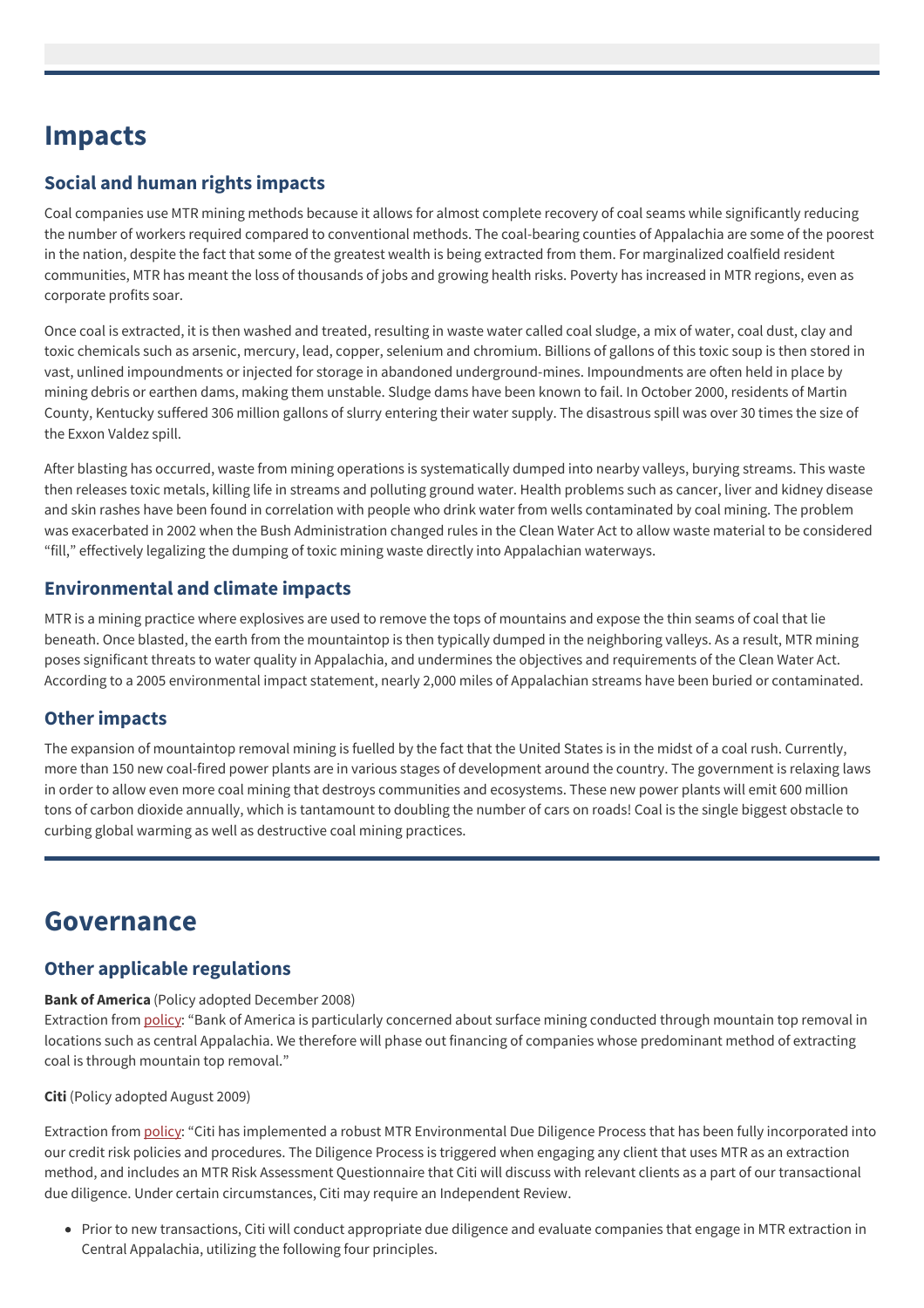- Regulatory compliance Citi will evaluate the company's compliance history over time.
- Exposure to future regulatory changes Citi will evaluate the readiness of clients to meet changing regulatory requirements.
- Litigation risk Citi will evaluate the company's exposure to litigation risk, including the status of existing lawsuits and historical judgments.
- Franchise risk Citi will evaluate the company's profile and the extent to which the company is exposed to negative franchise risk. Citi commits to continuing dialogue with stakeholders and clients on this issue. Based on implementation experience, we will review and revise our MTR Environmental Due Diligence process over time and as regulations change.

#### **Credit Suisse** (Policy adopted September 2009)

#### Extraction from letter to RAN and the Sierra Club (4/28/10):

"Credit Suisse recognizes the vital importance of the mining sector, in all its diverse forms, for the global economy. However, given the potential impacts that mining operations may have, Credit Suisse seeks to promote responsible mining practices that protect the environment, ensure worker health and safety, and engage the public through consultation and disclosure."

#### **JPMorgan Chase** (Policy adopted May 2010)

Extraction from [policy:](http://www.jpmorganchase.com/corporate/Corporate-Responsibility/document/cr_full_report_05-14_01_noblurb.pdf) JPMorgan "has undertaken an enhanced review of all proposed banking transactions for companies engaged in MTR. This enhanced review is in addition to the customary diligence employed for companies in the extractive industries and includes considerations of a company's regulatory compliance history, as well as exposure to future regulatory changes and litigation risks, particularly as they relate to valley fills and water quality issues."

#### **Morgan Stanley** (Policy adopted May 2010)

Extraction from [policy:](http://www.msdw.org/global/Environmental_Policy.pdf) "We have implemented an enhanced environmental due diligence process on any transactions involving a client engaged in the practice of MTR as an extraction method. Our enhanced due diligence analyzes the company's policy framework regarding mining techniques, operating practices, and track record of legal compliance, reclamation and litigation.... We will not finance companies for which a predominant portion of their annual coal production is from MTR activities as an extraction method. We will periodically disclose the process by which we are implementing these commitments including case studies of the types of effect the due diligence process has on transactions."

#### **Wells Fargo** (Policy adopted July 2010)

Extraction from [policy](https://www.wellsfargo.com/downloads/pdf/about/csr/reports/environmental_lending_practices.pdf): "We recognize the significant concerns associated with this practice, as well as the heightened risks related to companies engaged in MTR mining. At the same time, it is important to acknowledge the significant investments made by our coal customers in their mine operations, which were entered into in good faith and in accordance with applicable regulations. As a result of our deliberate approach, and the broader movement of the industry toward other mining methods, our involvement with the practice of MTR is limited and declining."

## **Brief history**

Mountaintop removal is a relatively new type of coal mining that began in Appalachia in the 1970s as an extension of conventional strip mining techniques. Primarily, mountaintop removal is occurring in West Virginia, Kentucky, Virginia and Tennessee. Coal companies in Appalachia are increasingly using this method because it allows for almost complete recovery of coal seams while reducing the number of workers required to a fraction of what conventional methods require.

## **Updates**

## **Former Massey Energy executive found guilty of conspiracy**

#### Dec 3 2015

[According](http://www.theatlantic.com/business/archive/2015/12/blankenship-trial-verdict/418641/) to The Atlantic: the former Massey Energy executive, Don Blankenship, was found guilty of conspiracy, but acquitted of securities fraud and making false statements related to the Upper Big Branch mine disaster in 2010.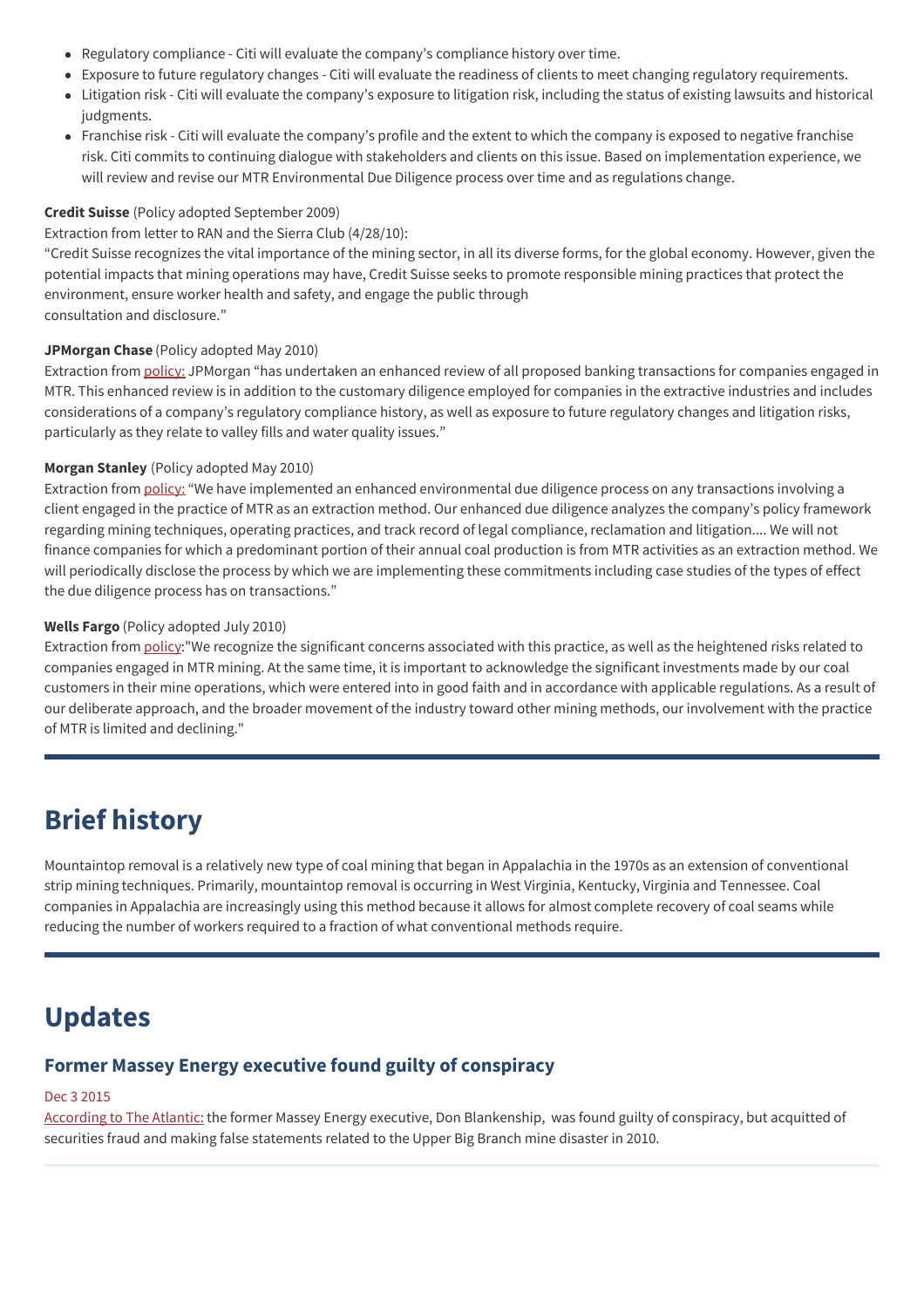## **Patriot fasing out of coal, but Alpha and Arch not**

#### May 6 2014

Of the three largest producers of MTR coal, Alpha Natural Resources, Arch Coal, and Patriot Coal, Patriot has already committed to phase out its MTR operations. But Arch and Alpha have maintained a pipeline of new MTR mining permits, even as the financial, regulatory, and reputational risks associated with MTR coal mining have become increasingly acute.

In 2013, top U.S. and European banks exited relationships with producers of MTR coal. As of April 2014, BNP Paribas, JPMorgan Chase, and Wells Fargo had terminated relationships with two of the largest mountaintop removal coal producers, Alpha Natural Resources (9.4 million tons of MTR coal produced in 2013) and Arch Coal (4.6 million tons in 2013). Unfortunately, as these banks exited MTR financing, Barclays scaled up its MTR financing, closing USD550 million in loan and bond transactions in 2013.

### **Federal court protects streams from surface mining**

#### Feb 6 2014

Regulatory and legal risks associated with MTR production have grown in the past 12 months, with a February 2014 federal court decision striking down a Bush-era rule that had gutted [protections](http://ran.org/sites/default/files/ran_extreme_investments_2014.pdf) for streams impacted by surface mining. As the first case study highlights, Alpha Natural Resources's exposure to citizen lawsuits related to water pollution from its MTR mines more than doubled in 2013, as the company reached a record-setting USD227.5 million enforcement settlement with the U.S. Environmental Protection Agency and Department of Justice over water contamination from its mines.

#### **Bankruptcies**

#### May 6 2013

The financial condition of many MTR-producing coal companies continued to deteriorate in 2013. Patriot Coal's 2012 bankruptcy was followed by [bankruptcy](http://ran.org/sites/default/files/ran_extreme_investments_2014.pdf) filings at Essar Energy's Trinity Coal subsidiary in February 2013, and at James River Coal in April 2014. Ironically, the CEO of the #2 producer of MTR coal, Patriot Coal, has emerged as a voice against MTR, remarking that his company's agreement to exit MTR was ultimately good for business, as the second case study explains.

2013 was a painful year to lend to several MTR coal producers. Three European banks, Credit Agricole, ING Capital, and Natixis faced the especially daunting challenge of recovering USD104 million in outstanding loans from their client Trinity Coal in bankruptcy court. After being acquired by the Indian conglomerate Essar Group in 2010 for USD600 million, Trinity, which operates MTR mines in Kentucky and West Virginia, was hit hard by slumping coal markets and failed to make required payments to its suppliers and creditors, prompting over 50 lawsuits against the company.

According to the three banks, Trinity defaulted on over USD104 million in credit obligations to them in 2011. After the company reportedly failed to negotiate with the banks, they filed an involuntary bankruptcy petition against it in February 2013. A year later, Trinity's parent company agreed to a USD150 million capital infusion for Trinity as part of a bankruptcy settlement, through which Trinity's unsecured creditors were expected to receive 0.15 to 0.25 on the dollar.

Trinity isn't alone among MTR producers facing acute financial distress. In February 2014, James River Coal, which reported net losses of USD138.9 million in 2012 and was expected to lose USD126.8 million in 2013 according to Bloomberg estimates, renegotiated its revolving credit line with GE Capital and UBS to give it time to explore "strategic alternatives" including a sale of all or part of the company. At the same time, James River forged ahead with a legal battle to secure a permit for a new mountaintop removal mine in Kentucky in the face of legal challenges over the mine's potential impacts on human health and the environment. James River later declared bankruptcy in April 2014.

In contrast to James River, the CEO of Patriot Coal, which agreed to phase out its MTR operations as part of a 2012 bankruptcy settlement, recently expressed a much dimmer view of the viability of new MTR operations. In December 2013, he said that his company's exit from MTR was good for business, helped Patriot avoid growing regulatory, permitting, and litigation risks associated with the practice, and that it is "increasingly unlikely that any producer is going to invest a lot of money in building out a large-scale surface mine in Central Appalachia." Nevertheless, James River appears determined to prove him wrong with their planned MTR mine.

## **Lawsuit Patriot Coal over selenium discharges**

#### Oct 30 2012

Patriot Coal faced a wave of citizen lawsuits over selenium discharges from its MTR mines and saw its seleniumrelated cleanup cost estimates rise to approximately USD449 million just prior to its bankruptcy filing in 2012.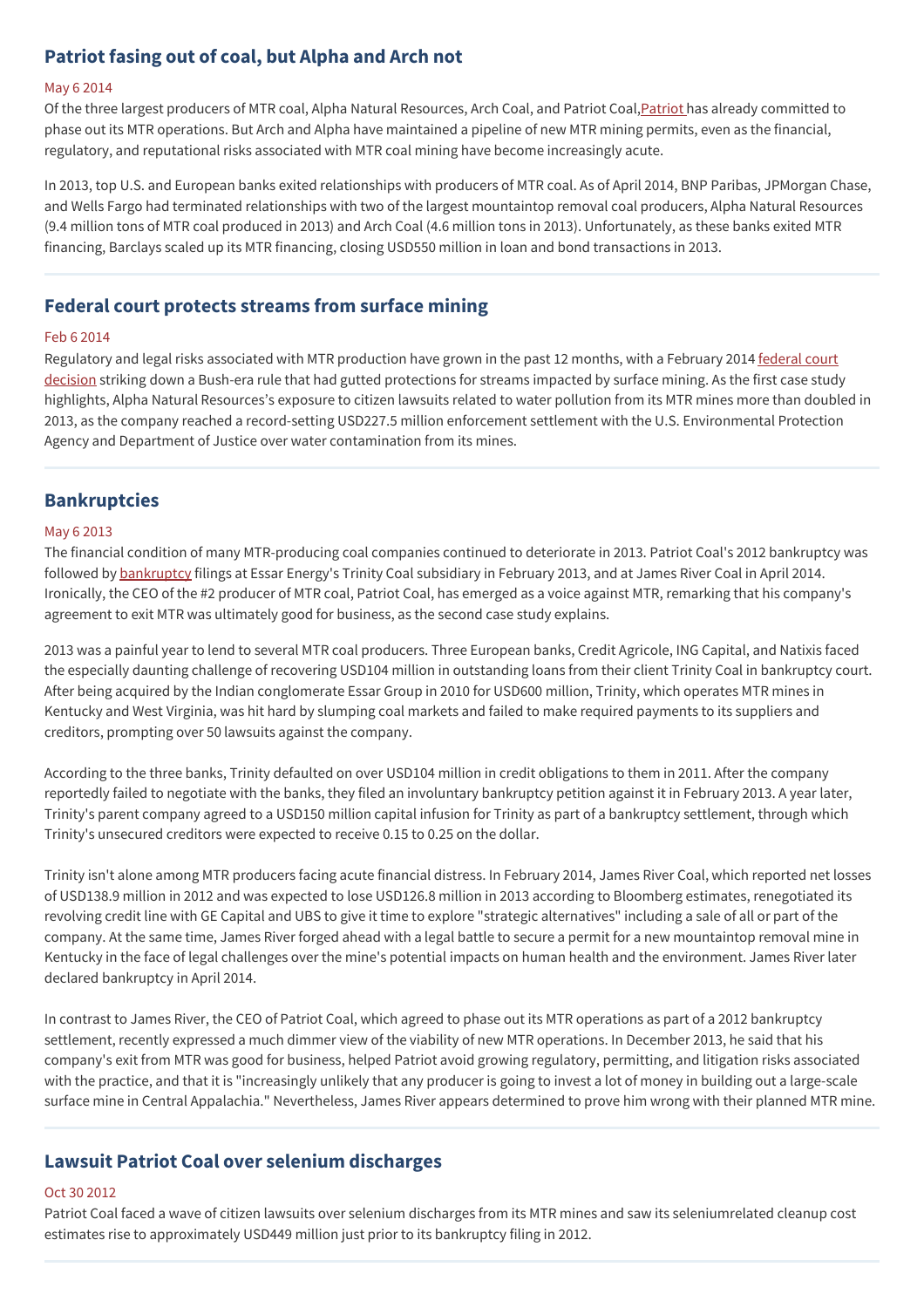# **Financiers**

| <b>Banks</b>                                                                                               |                   |             |                  |
|------------------------------------------------------------------------------------------------------------|-------------------|-------------|------------------|
| <b>ABN AMRO</b> Netherlands profile                                                                        |                   |             | Details $\nabla$ |
| Debt - corporate loan<br>source: Banks and Coal Spreadsheet, Profundo, 2014                                | EUR 132 million   | 2005 - 2013 |                  |
| Alfa Bank Russian Federation profile                                                                       |                   |             | Details $\nabla$ |
| Uncategorised<br>shares/bonds underwriter or manager<br>source: Banks and Coal Spreadsheet, Profundo, 2014 | EUR 25 million    | 2005 - 2013 |                  |
| <b>BBVA</b> Spain profile                                                                                  |                   |             | Details $\nabla$ |
| Debt - corporate loan<br>source: Banks and Coal Spreadsheet, Profundo, 2014                                | EUR 130 million   | 2005 - 2013 |                  |
| Uncategorised<br>shares/bonds underwriter or manager<br>source: Banks and Coal Spreadsheet, Profundo, 2014 | EUR 37 million    | 2005 - 2013 |                  |
| <b>BNP Paribas</b> France profile                                                                          |                   |             | Details $\nabla$ |
| Debt - corporate loan<br>source: Banks and Coal Spreadsheet, Profundo, 2014                                | EUR 265 million   | 2005 - 2013 |                  |
| <b>BPCE Group</b> France profile                                                                           |                   |             | Details $\nabla$ |
| Debt - corporate loan<br>source: Banks and Coal Spreadsheet, Profundo, 2014                                | EUR 400 million   | 2005 - 2013 |                  |
| Uncategorised<br>shares/bonds underwriter or manager<br>source: Banks and Coal Spreadsheet, Profundo, 2014 | EUR 74 million    | 2005 - 2013 |                  |
| <b>Bank of America</b> United States profile                                                               |                   |             |                  |
| Debt - corporate loan<br>source: Banks and Coal Spreadsheet, Profundo, 2014                                | EUR 952 million   | 2005 - 2013 |                  |
| Uncategorised<br>shares/bonds underwriter or manager<br>source: Banks and Coal Spreadsheet, Profundo, 2014 | EUR 1,571 million | 2005 - 2013 |                  |
| <b>Bank of Montreal (BMO)</b> Canada profile                                                               |                   |             | Details $\nabla$ |
| Debt - corporate loan<br>source: Banks and Coal Spreadsheet, Profundo, 2014                                | EUR 533 million   | 2005 - 2013 |                  |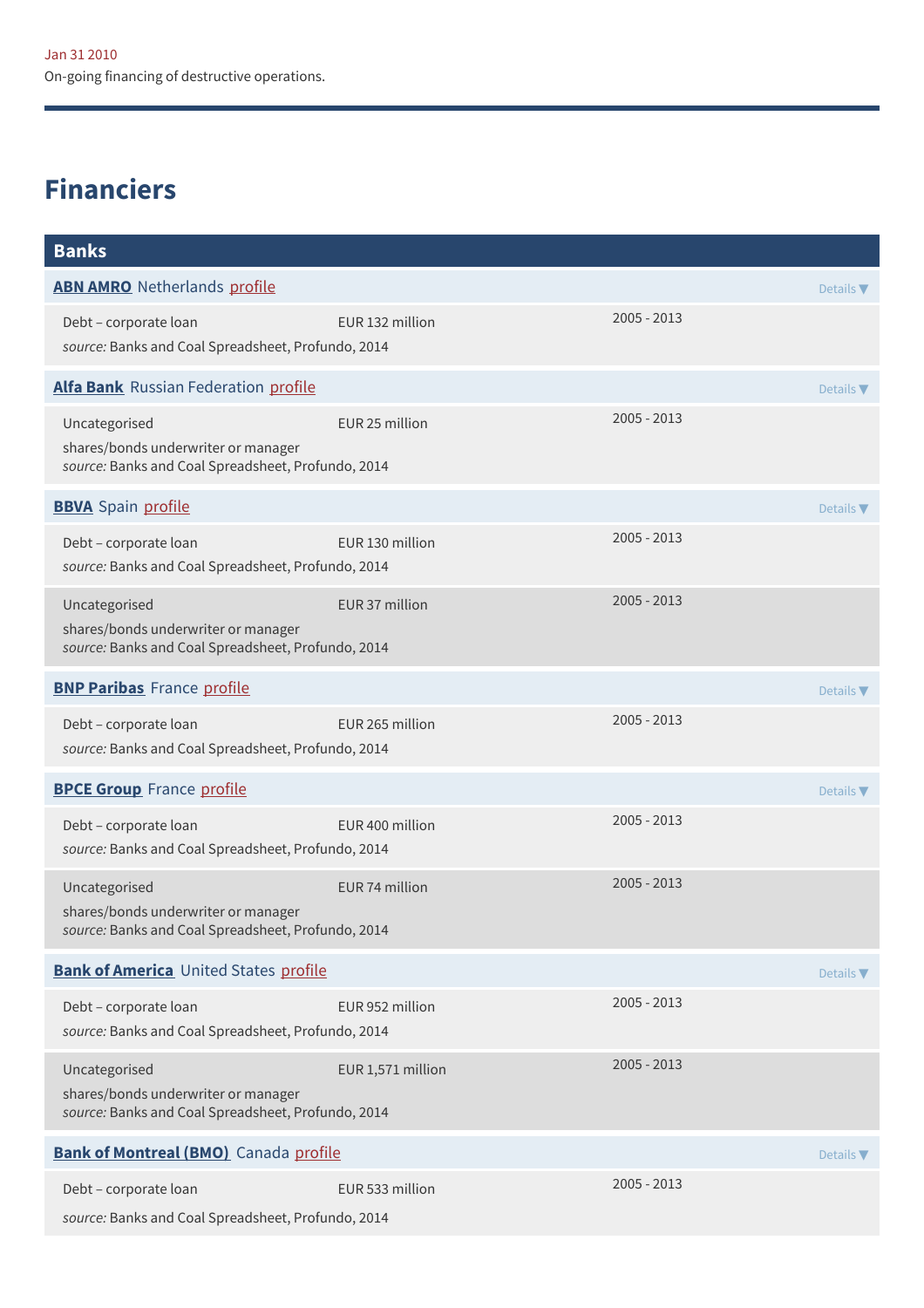| Uncategorised<br>shares/bonds underwriter or manager<br>source: Banks and Coal Spreadsheet, Profundo, 2014 | EUR 169 million                                                 | 2005 - 2013   |                              |  |
|------------------------------------------------------------------------------------------------------------|-----------------------------------------------------------------|---------------|------------------------------|--|
| <b>Barclays</b> United Kingdom profile                                                                     |                                                                 |               | Details $\nabla$             |  |
| Debt - corporate loan<br>source: Banks and Coal Spreadsheet, Profundo, 2014                                | EUR 204 million                                                 | 2005 - 2013   |                              |  |
| Uncategorised<br>shares/bonds underwriter or manager<br>source: Banks and Coal Spreadsheet, Profundo, 2014 | EUR 143 million                                                 | $2005 - 2013$ |                              |  |
|                                                                                                            | <b>Canadian Imperial Bank of Commerce (CIBC)</b> Canada profile |               |                              |  |
| Debt - corporate loan<br>source: Banks and Coal Spreadsheet, Profundo, 2014                                | EUR 36 million                                                  | $2005 - 2013$ |                              |  |
| Uncategorised<br>shares/bonds underwriter or manager<br>source: Banks and Coal Spreadsheet, Profundo, 2014 | EUR 12 million                                                  | $2005 - 2013$ |                              |  |
| <b>Citi</b> United States profile                                                                          |                                                                 |               | Details $\nabla$             |  |
| Debt - project finance<br>source: Banks and Coal Spreadsheet, Profundo, 2014                               | EUR 1.599 million                                               | $2005 - 2013$ |                              |  |
| Uncategorised<br>shares/bonds underwriter or manager<br>source: Banks and Coal Spreadsheet, Profundo, 2014 | EUR 1,324 million                                               | $2005 - 2013$ |                              |  |
| <b>Commerzbank AG</b> Germany profile                                                                      |                                                                 |               | Details $\nabla$             |  |
| Debt - corporate loan<br>source: Banks and Coal Spreadsheet, Profundo, 2014                                | EUR 200 million                                                 | $2005 - 2013$ |                              |  |
| <b>Commonwealth Bank of Australia</b> Australia profile                                                    |                                                                 |               | Details $\nabla$             |  |
| Debt - corporate loan<br>source: Banks and Coal Spreadsheet, Profundo, 2014                                | EUR 26 million                                                  | 2005 - 2013   |                              |  |
| <b>Credit Suisse Group</b> Switzerland profile                                                             |                                                                 |               | Details $\nabla$             |  |
| Debt - corporate loan<br>source: Banks and Coal Spreadsheet, Profundo, 2014                                | EUR 254 million                                                 | 2005 - 2013   |                              |  |
| Uncategorised<br>shares/bonds underwriter or manager<br>source: Banks and Coal Spreadsheet, Profundo, 2014 | EUR 143 million                                                 | 2005 - 2013   |                              |  |
| <b>Crédit Agricole</b> France profile                                                                      |                                                                 |               | Details $\blacktriangledown$ |  |
| Debt - corporate loan<br>source: Banks and Coal Spreadsheet, Profundo, 2014                                | EUR 400 million                                                 | 2005 - 2013   |                              |  |
| Uncategorised<br>source: Banks and Coal Spreadsheet, Profundo, 2014                                        | EUR 119 million                                                 | $2005 - 2013$ |                              |  |
| <b>Crédit Mutuel France profile</b>                                                                        |                                                                 |               | Details <b>V</b>             |  |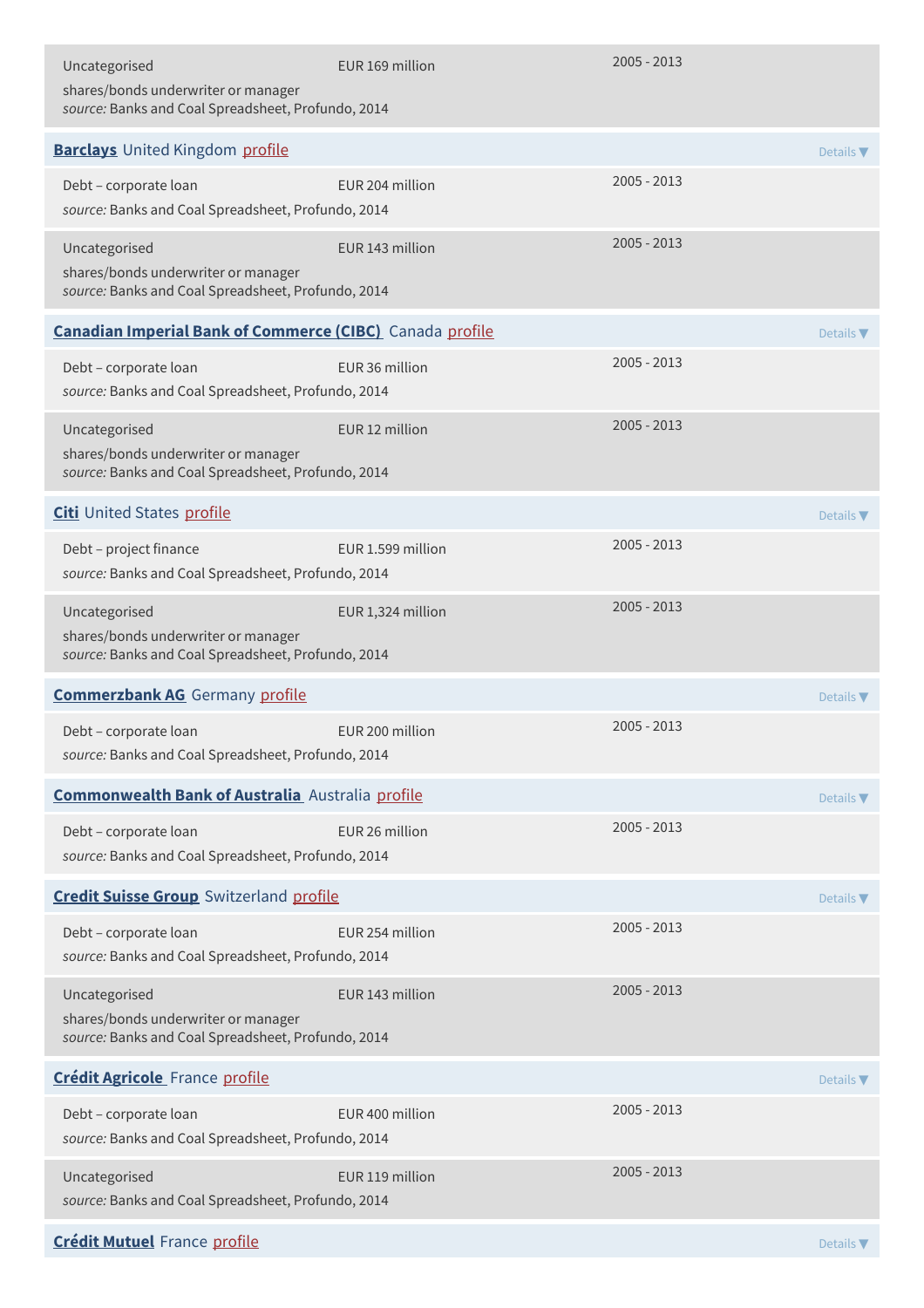| Debt - corporate loan<br>source: Banks and Coal Spreadsheet, Profundo, 2014               | EUR 14 million  | $2005 - 2013$ |                              |
|-------------------------------------------------------------------------------------------|-----------------|---------------|------------------------------|
| <b>Deutsche Bank</b> Germany profile                                                      |                 |               |                              |
| Debt - corporate loan                                                                     | EUR 158 million | $2005 - 2013$ | Details $\blacktriangledown$ |
| source: Banks and Coal Spreadsheet, Profundo, 2014                                        |                 |               |                              |
| Uncategorised<br>shares/bonds underwriter or manager                                      | EUR 88 million  | 2005 - 2013   |                              |
| source: Banks and Coal Spreadsheet, Profundo, 2014                                        |                 |               |                              |
| <b>Goldman Sachs United States profile</b>                                                |                 |               | Details $\nabla$             |
| Debt - corporate loan                                                                     | EUR 224 million | 2005 - 2013   |                              |
| source: Banks and Coal Spreadsheet, Profundo, 2014                                        |                 | 2005 - 2013   |                              |
| Uncategorised<br>shares/bonds underwriter or manager                                      | EUR 102 million |               |                              |
| source: Banks and Coal Spreadsheet, Profundo, 2014                                        |                 |               |                              |
| <b>HSBC</b> United Kingdom profile                                                        |                 |               | Details $\nabla$             |
| Debt - corporate loan<br>source: Banks and Coal Spreadsheet, Profundo, 2014               | EUR 53 million  | 2005 - 2013   |                              |
| <b>ING</b> Netherlands profile                                                            |                 |               | Details $\nabla$             |
| Debt - corporate loan<br>source: Banks and Coal Spreadsheet, Profundo, 2014               | EUR 395 million | 2005 - 2013   |                              |
| Uncategorised<br>shares/bonds underwriter or manager                                      | EUR 12 million  | 2005 - 2013   |                              |
| source: Banks and Coal Spreadsheet, Profundo, 2014                                        |                 |               |                              |
| <b>Industrial and Commercial Bank of China (ICBC)</b> China profile                       |                 |               | Details $\blacktriangledown$ |
| Debt - corporate loan<br>source: Banks and Coal Spreadsheet, Profundo, 2014               | EUR 132 million | $2005 - 2013$ |                              |
| JPMorgan Chase United States profile                                                      |                 |               | Details $\blacktriangledown$ |
| Debt - corporate loan                                                                     | EUR 452 million | $2005 - 2013$ |                              |
| source: Banks and Coal Spreadsheet, Profundo, 2014                                        |                 |               |                              |
| Uncategorised                                                                             | EUR 770 million | $2005 - 2013$ |                              |
| shares/bonds underwriter or manager<br>source: Banks and Coal Spreadsheet, Profundo, 2014 |                 |               |                              |
| Mitsubishi UFJ Securities Co., Ltd.                                                       |                 |               | Details $\blacktriangledown$ |
| Debt - corporate loan                                                                     | EUR 378 million | $2005 - 2013$ |                              |
| source: Banks and Coal Spreadsheet, Profundo, 2014                                        |                 |               |                              |
| Uncategorised<br>shares/bonds underwriter or manager                                      | EUR 172 million | $2005 - 2013$ |                              |
| source: Banks and Coal Spreadsheet, Profundo, 2014                                        |                 |               |                              |
| Mizuho Japan profile                                                                      |                 |               | Details $\blacktriangledown$ |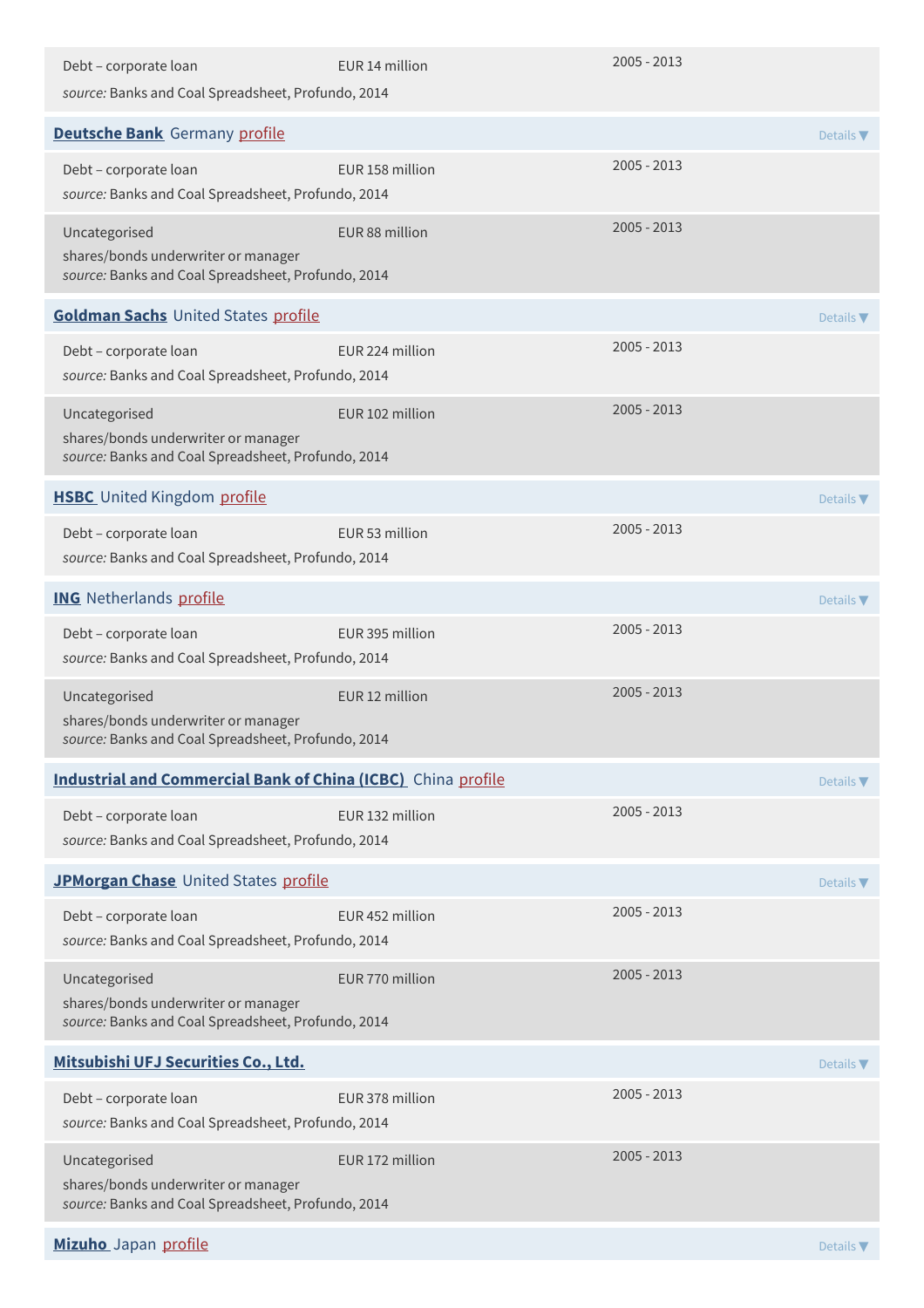| Debt - corporate loan                                                                                      | EUR 66 million    | $2005 - 2013$ |                              |
|------------------------------------------------------------------------------------------------------------|-------------------|---------------|------------------------------|
| source: Banks and Coal Spreadsheet, Profundo, 2014                                                         |                   |               |                              |
| Uncategorised<br>shares/bonds underwriter or manager<br>source: Banks and Coal Spreadsheet, Profundo, 2014 | EUR 21 million    | $2005 - 2013$ |                              |
| Morgan Stanley United States profile                                                                       |                   |               | Details $\blacktriangledown$ |
| Debt - corporate loan<br>source: Banks and Coal Spreadsheet, Profundo, 2014                                | EUR 1.898 million | 2005 - 2013   |                              |
| Uncategorised<br>shares/bonds underwriter or manager<br>source: Banks and Coal Spreadsheet, Profundo, 2014 | EUR 1,798 million | $2005 - 2013$ |                              |
| <b>NatWest</b> United Kingdom profile                                                                      |                   |               | Details $\blacktriangledown$ |
| Debt - corporate loan<br>source: Banks and Coal Spreadsheet, Profundo, 2014                                | EUR 816 million   | 2005 - 2013   |                              |
| Uncategorised<br>shares/bonds underwriter or manager<br>source: Banks and Coal Spreadsheet, Profundo, 2014 | EUR 678 million   | $2005 - 2013$ |                              |
| <b>Nordea</b> Finland profile                                                                              |                   |               | Details $\nabla$             |
| Debt - corporate loan<br>source: Banks and Coal Spreadsheet, Profundo, 2014                                | EUR 68 million    | 2005 - 2013   |                              |
| <b>PNC Bank</b> United States profile                                                                      |                   |               | Details $\nabla$             |
| Debt - corporate loan<br>source: Banks and Coal Spreadsheet, Profundo, 2014                                | EUR 1.104 million | 2005 - 2013   |                              |
| Uncategorised<br>shares/bonds underwriter or manager<br>source: Banks and Coal Spreadsheet, Profundo, 2014 | EUR 118 million   | 2005 - 2013   |                              |
| Raiffeisen Zentralbank Austria AG                                                                          |                   |               | Details $\nabla$             |
| Debt - corporate loan<br>source: Banks and Coal Spreadsheet, Profundo, 2014                                | EUR 185 million   | $2005 - 2013$ |                              |
| Royal Bank of Canada (RBC) Canada profile                                                                  |                   |               | Details $\nabla$             |
| Debt - corporate loan<br>source: Banks and Coal Spreadsheet, Profundo, 2014                                | EUR 43 million    | $2005 - 2013$ |                              |
| Uncategorised<br>shares/bonds underwriter or manager<br>source: Banks and Coal Spreadsheet, Profundo, 2014 | EUR 40 million    | 2005 - 2013   |                              |
| <b>Santander</b> Spain profile                                                                             |                   |               | Details $\nabla$             |
| Debt - corporate loan<br>source: Banks and Coal Spreadsheet, Profundo, 2014                                | EUR 159 million   | $2005 - 2013$ |                              |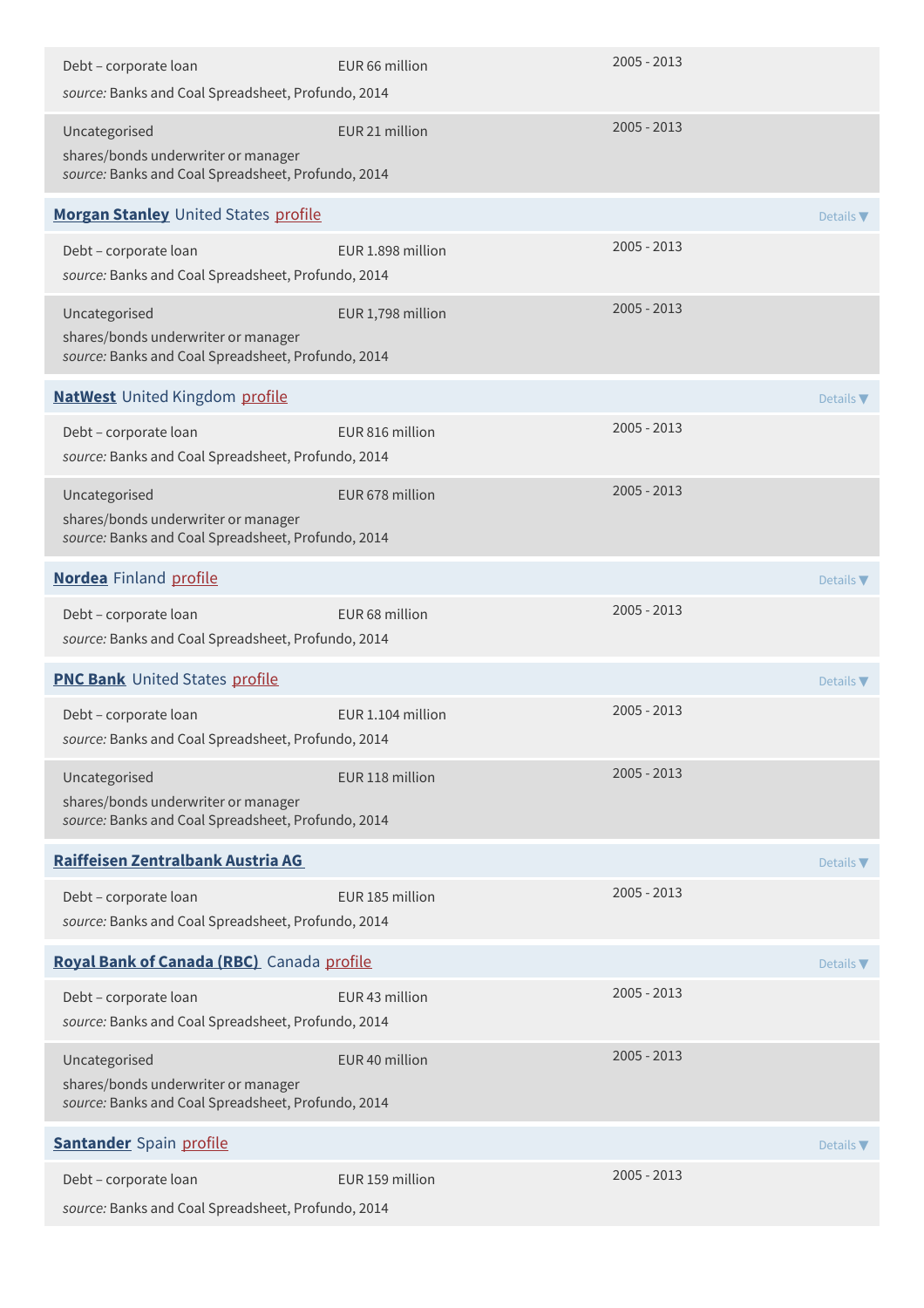| Uncategorised<br>shares/bonds underwriter or manager<br>source: Banks and Coal Spreadsheet, Profundo, 2014 | EUR 121 million   | $2005 - 2013$ |                              |
|------------------------------------------------------------------------------------------------------------|-------------------|---------------|------------------------------|
| <b>Scotiabank</b> Canada profile                                                                           |                   |               | Details $\blacktriangledown$ |
| Debt - corporate loan<br>source: Banks and Coal Spreadsheet, Profundo, 2014                                | EUR 140 million   | $2005 - 2013$ |                              |
| Uncategorised<br>shares/bonds underwriter or manager<br>source: Banks and Coal Spreadsheet, Profundo, 2014 | EUR 143 million   | $2005 - 2013$ |                              |
| Société Générale France profile                                                                            |                   |               | Details $\nabla$             |
| Debt - corporate loan<br>source: Banks and Coal Spreadsheet, Profundo, 2014                                | EUR 217 million   | $2005 - 2013$ |                              |
| Uncategorised<br>source: Banks and Coal Spreadsheet, Profundo, 2014                                        | EUR 5 million     | $2005 - 2013$ |                              |
| <b>Standard Chartered</b> United Kingdom profile<br>Details $\nabla$                                       |                   |               |                              |
| Debt - corporate loan<br>source: Banks and Coal Spreadsheet, Profundo, 2014                                | EUR 16 million    | $2005 - 2013$ |                              |
| <b>State Bank of India India profile</b>                                                                   |                   |               | Details $\nabla$             |
| Debt - corporate loan<br>source: Banks and Coal Spreadsheet, Profundo, 2014                                | EUR 5 million     | $2005 - 2013$ |                              |
| <b>Sumitomo Mitsui Banking Corporation (SMBC)</b> Japan profile                                            |                   |               | Details $\blacktriangledown$ |
| Debt - corporate loan<br>source: Banks and Coal Spreadsheet, Profundo, 2014                                | EUR 294 million   | $2005 - 2013$ |                              |
| Uncategorised<br>shares/bonds underwriter or manager<br>source: Banks and Coal Spreadsheet, Profundo, 2014 | EUR 14 million    | $2005 - 2013$ |                              |
| <b>UBS</b> Switzerland profile                                                                             |                   |               | Details $\nabla$             |
| Debt - corporate loan<br>source: Banks and Coal Spreadsheet, Profundo, 2014                                | EUR 340 million   | $2005 - 2013$ |                              |
| Uncategorised<br>shares/bonds underwriter or manager<br>source: Banks and Coal Spreadsheet, Profundo, 2014 | EUR 1,338 million | $2005 - 2013$ |                              |
| <b>US Bancorp</b> United States profile                                                                    |                   |               | Details $\blacktriangledown$ |
| Debt - corporate loan<br>source: Banks and Coal Spreadsheet, Profundo, 2014                                | EUR 226 million   | $2005 - 2013$ |                              |
| Uncategorised<br>shares/bonds underwriter or manager<br>source: Banks and Coal Spreadsheet, Profundo, 2014 | EUR 16 million    | $2005 - 2013$ |                              |
| <b>UniCredit Group Italy profile</b>                                                                       |                   |               | Details $\nabla$             |